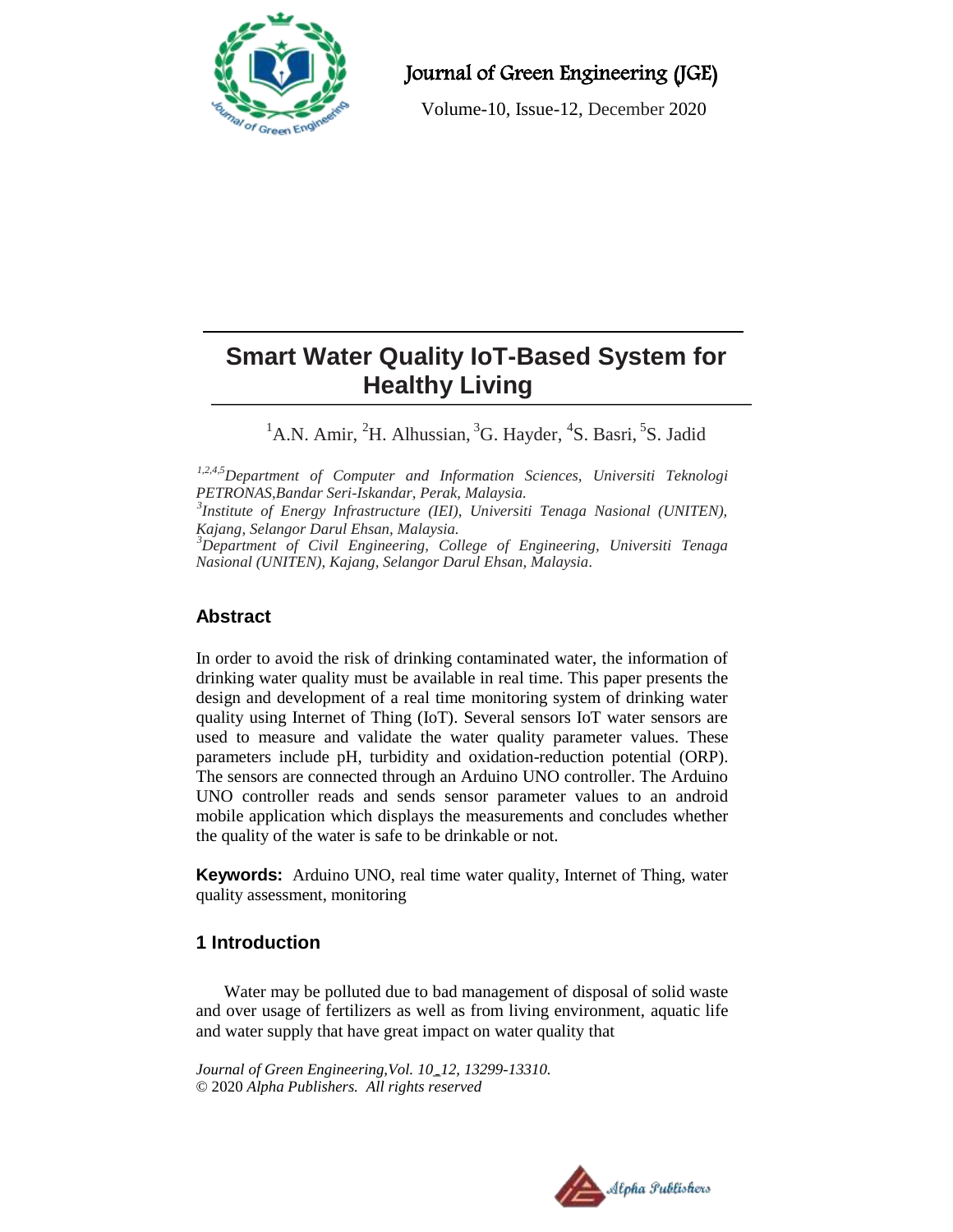#### *13300 A.N. Amir et al*

might be greater than the self-purification capacity [1] and [2]. There is national concern about river water quality that is essential to ensure a sustainable development [3]. Globally, 26% of all deaths are because of disease caused by intake of poor quality of drinking-water. Drinking water with low-mineral lead to various health risk including dental caries. Other than mineral, the lack of calcium and fluoride may also contribute to the incidence of dental caries. Comprehensive testing by the Environmental Working Group (EWG) reveals a surprising array of chemical contaminants in every bottled water brand analysed. The bottled water company takes advantage towards the public as public is not expose with the method on how to measure the water quality. Therefore, current study suggests performing regular monitoring of water quality. IoT solution can be incorporated with water quality assessment by applying it with measuring of PH value, turbidity and ORP.

High iron concentration of drinking water was found in industrial area due to industrial and chemical waste discharge [4]. Poor water quality may also cause cholera and typhoid as these diseases were being occurred in the contaminated area. Bottled drinking waters that have gone through the reverse-osmosis technique are also considered as a harmful substance because the minerals substance contained in the water have been completely removed [5]. Drinking water with low-mineral lead to various health risk including dental caries.

The problem of drinking such low quality water arises when there are many water borne disease cases were reported around the world. In the region of South Asia, more than 0.5 million deaths of infants happened per year due to poor water quality and bad sanitation [6],[7]. The quality of drinking waters from water resources like tap water, bottled mineral water and home water filtration system are commonly unknown. With this situation, it may cause the consumers to expose with the risk of drinking contaminated water. Consumer of drinking water may perform the water quality assessment to avoid the risk of drinking contaminated water but the conventional method of performing water quality assessment have several drawbacks.

The main concern of using the conventional method is the method is lack of real time information. The main objective of this paper is to perform a real time monitoring of water quality.

Therefore, below are the sub-objectives to achieve the main objective:

- To measure the quality of drinking water using IoT sensors.
- To develop a mobile as well as a web application that will display water quality information from the IoT sensors.
- To perform water-quality data analysis using water parameters value.

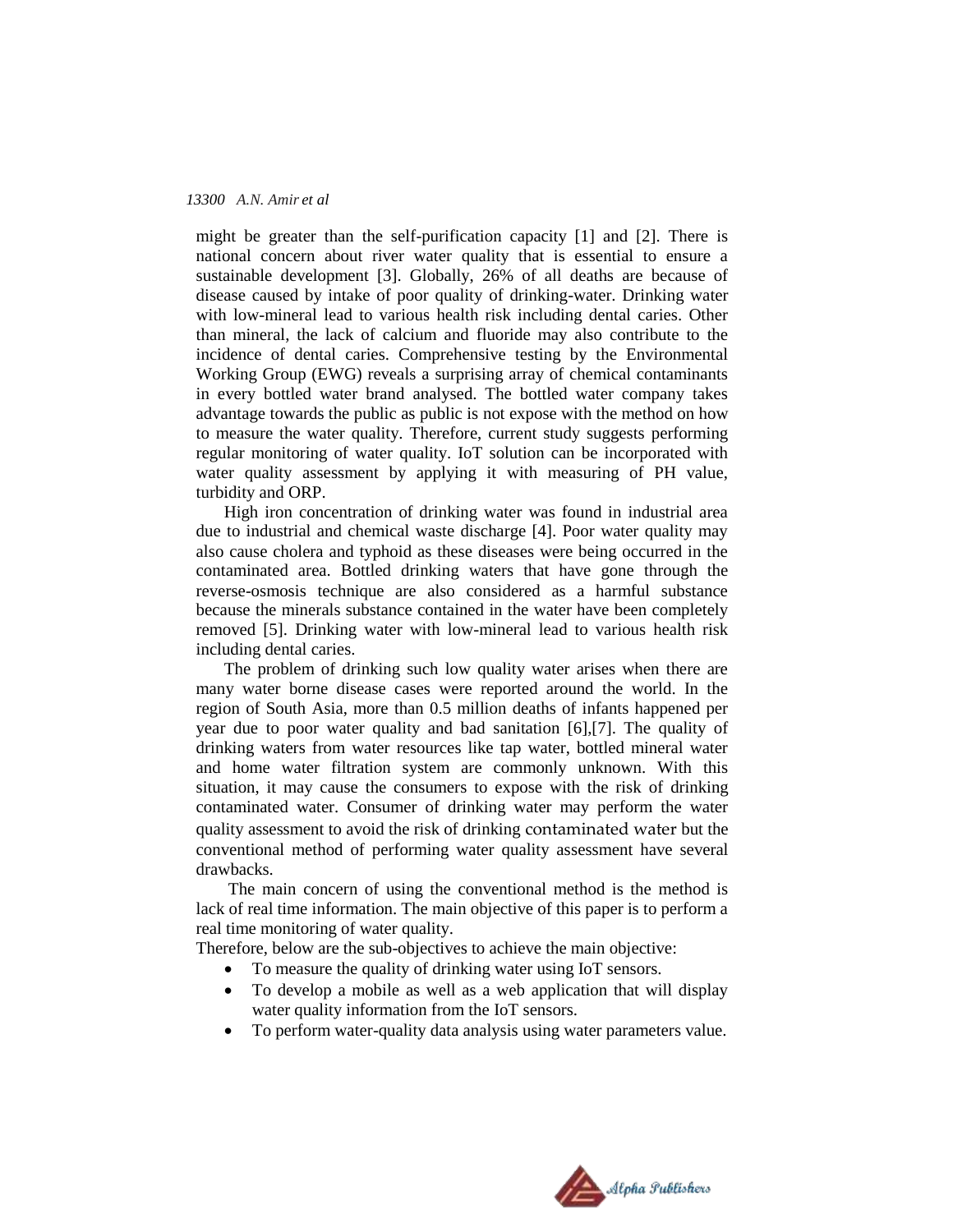### **2 Literature Review**

The process of determining the quality of drinking water is usually evaluated based on the Drinking Water Quality Index (DWQI) [8]. DWQI is a mathematical tool that converts water quality data into a single value of overall quality status. For drinking water quality assessment, several parameters which are important to health will be selected. The selected parameter will be pH, turbidity and Oxidation Reduction Potential (ORP).

The traditional method of doing assessment of water quality involves collecting the sample of water manually. This water sample will then be sent to laboratory to do analytical techniques for water-quality results. This methodology has several drawbacks especially in terms of time management. It took longer time as it needs to go through a long physical procedure. Therefore, this method is a time-consuming method as well as less efficient because it is labor intensive as well as high cost [9],[10]. The main problem of using traditional method is the lack of real time information.The real time water quality information is crucial in helping the decision- making processes for public health protection. In order to solve this problem, a continuous online water quality monitoring is needed.

Internet of Thing (IoT) application in water quality monitoring may improve the management of water quality, thus reduce the risk of water borne disease in order to improve the public health [11]. The system may increase the speed of delivering information as well as providing all day access to information. IoT connect the embedded devices and sensors with each other and allow exchange of information over the Internet. Sensors will collect and send information in real time. The water quality parameters can be monitored on the Internet by using cloud computing. The related values for water quality parameters are stored in a web server on the cloud. Cloud computing is suitable to be implemented in environment monitoring as the data are available word widely [9],[12]. These environmental and sustainable practices are considered as practical initiatives that should be explored and conducted to increase awareness sustainability practices [13][14][15]. Table 1 shows Drinking Water Quality Index.

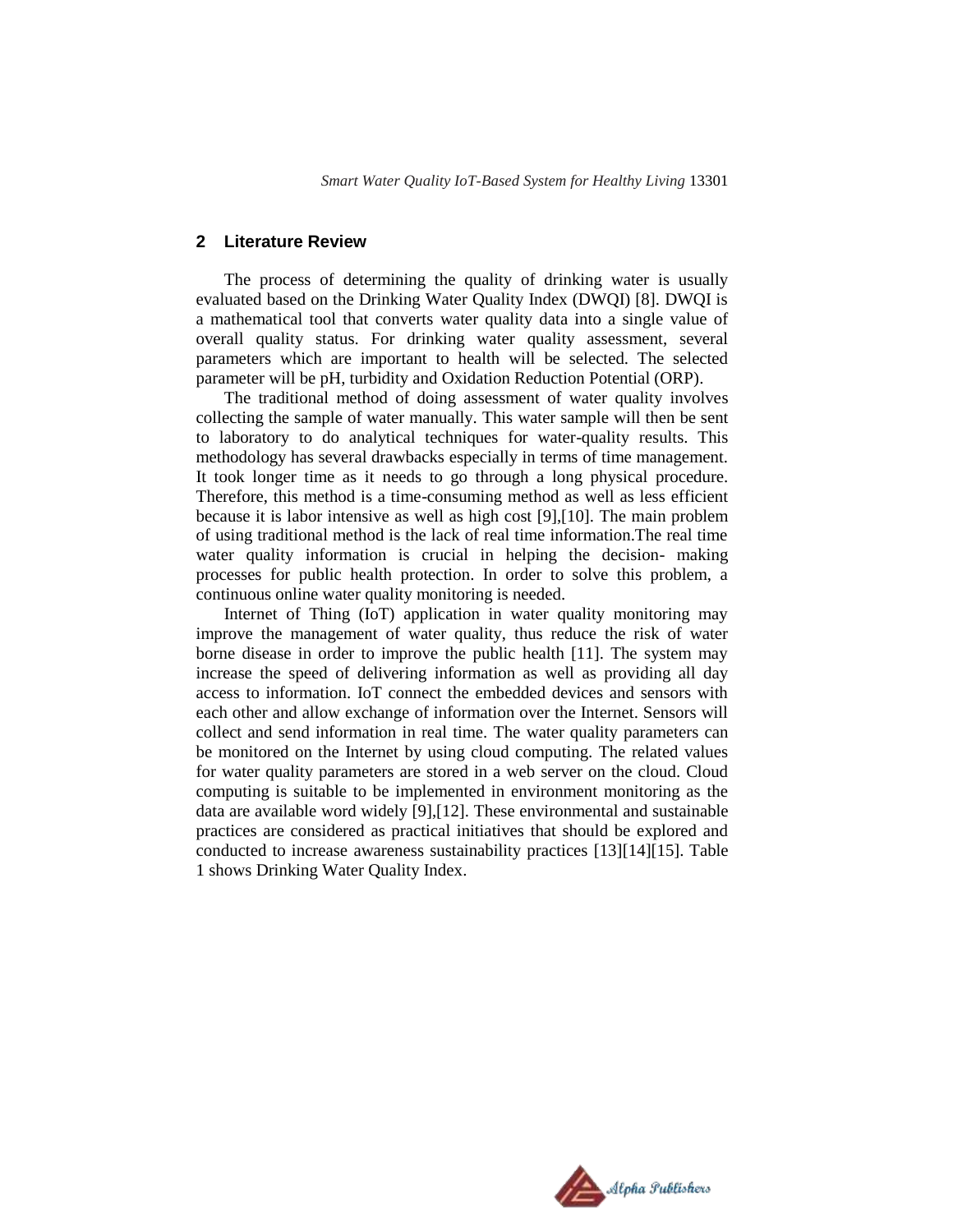#### *13302 A.N. Amir et al*

| <b>Substance or</b>                     | BIS (2003)    |                    | WHO (2006b)   |                                |
|-----------------------------------------|---------------|--------------------|---------------|--------------------------------|
| characteristics                         | Desirable     | Max.<br>acceptable | Permissible   | Max.<br>acceptable             |
| pН                                      | $6.5 - 8.5$   | No relax.          | $6.5 - 8.5$   | $6.5 - 9.2$                    |
| $EC$ ( $dS/m$ )                         | 1             | з                  |               |                                |
| Total Alkalinity (as<br>$CaCO3$ ), mg/l | 200<br>000000 | 600                | 500           | $\rightarrow$<br><b>CANNER</b> |
| Total hardness (as<br>$CaCO3$ ), mg/l   | 300           | 600                | 200           | 500                            |
| Calcium (as Ca), mg/                    | 75            | 200                | ÷             | ÷                              |
| Magnesium (as Mg).<br>mg/l              | 30            | 100                |               | ÷                              |
| Sodium (as Na), mg/l                    | $\sim$        |                    |               | 200                            |
| Chloride (as Cl), mg/                   | 250           | 1000               | 250           | 600                            |
| Fluoride (as F), mg/l                   | 1.0           | 1.5                | ÷             | 1.5                            |
| Sulphate (as SO <sub>4</sub> ).<br>mg/l | 200           | 400                | 250           | 500                            |
| Nitrate (as NO <sub>3</sub> ), mg/      | 45            | No relax.          | $\frac{1}{2}$ | 50                             |
| Copper (as $Cu$ ), $mg/1$               | 0.05          | 1.5                | $\sim$        | 2.0                            |
| Zinc (as $Zn$ ), mg/l                   | 5             | 15                 | 3.0           | 5.0                            |
| Lead (as Pb), mg/l                      | 0.05          | No relax.          | ÷             | 0.01                           |
| Iron (as Fe), $mg/l$                    | 0.3           | 1.0                | 0.3           | $1.0 - 3.0$                    |
| Manganese (as Mn),<br>mg/l              | 0.1           | 0.3                | $0.4$ $n$     | 0.5                            |
| Chromium (as Cr).<br>mg/l               | 0.05          | No relax.          |               | 0.05                           |

#### **Table 1:** Drinking Water Quality Index [8]

# **3 Methodology**

Fig. 1 shows the system architecture of this paper. The first component consists of a cup attached with IoT sensors. The sensors are responsible to detect the water parameter value and send the data. According to Drinking Water Quality Index, there are about 20 parameter value that are considered important to determine the degree of water quality. In this work, only three important parameters to be measured which are pH, turbidity and Oxidation Reduction Potential (ORP).

In the block diagram (Fig. 2), the prototype will be using three sensors, which are pH sensor, turbidity sensor and Oxidation Reduction Potential (ORP) sensor. All of these three sensors are connected to the Arduino UNO board. A power supply will be connected to the Arduino board. Arduino act as a middle controller that retrieve the parameter values from the three sensors and transfer these values through the Internet. The data will be stored in a form of database in the cloud system. The application will retrieve all the data from the cloud system and display it to the user. The application will also perform data analyzation to generate the degree of drinking water quality.

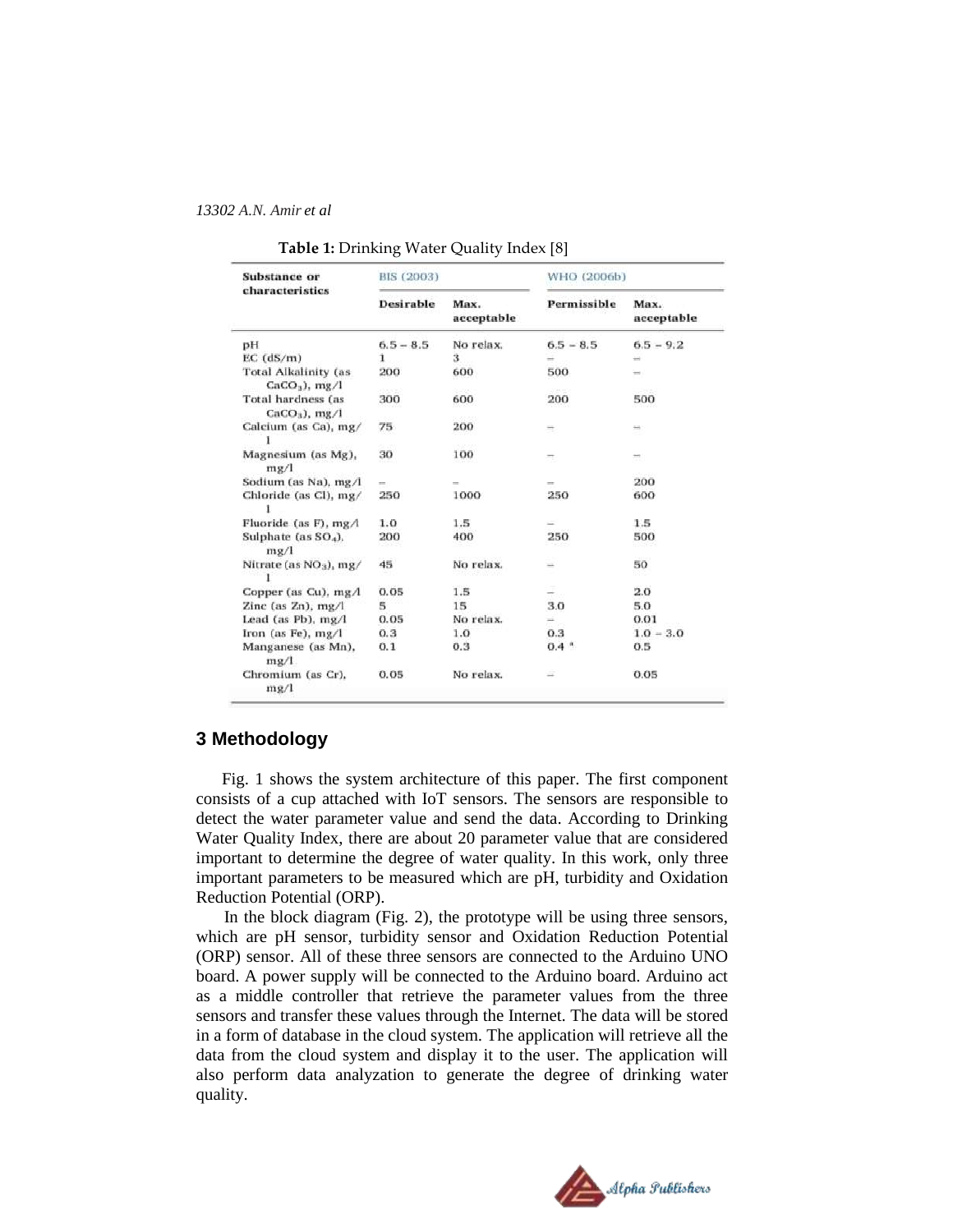*Smart Water Quality IoT-Based System for Healthy Living 13303*





 **Figure 2** Block Diagram

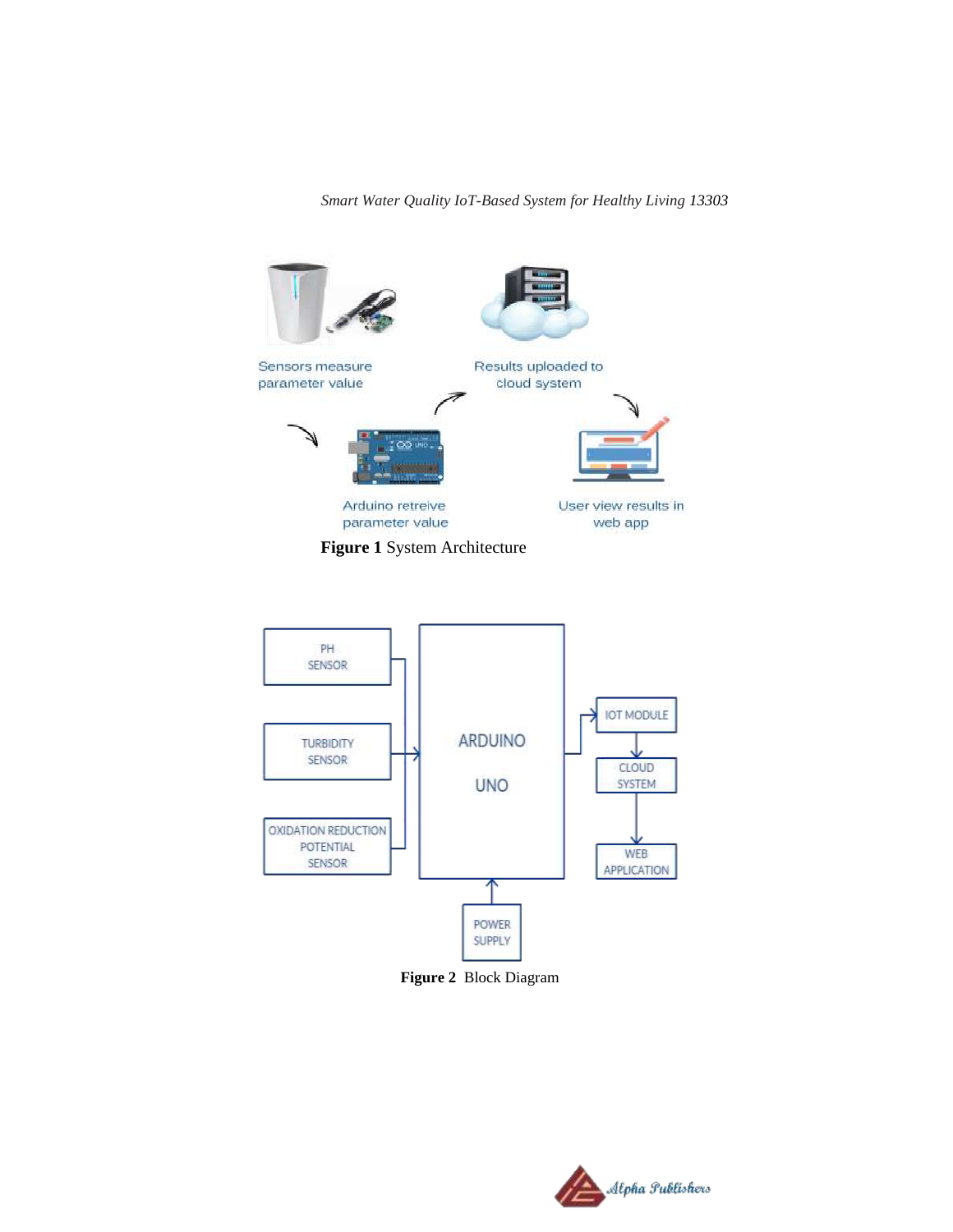#### *13304 A.N. Amir et al et al*

Fig. 3 presents the schematic diagram of the proposed system iot system architecture. Arduino UNO is used as a core controller. It supports portability as it runs on Windows, Macintosh OSX, and Linux operating systems. However, it is not built-in with WiFi module. Therefore, the WiFi shield ESP8266 is attached to the Arduino UNO board to support the WiFi module. Arduino IDE is used to write an upload programs to the Arduino board.



**Figure 3** Schematic Diagram

pH sensor has been selected to be one of the three sensors because this sensor can determine the acidity or alkalinity of water. The acidity or alkalinity can be measured by measuring the hydrogen-ion activity of the solution. The normal range for pH of water is 6.5 to 8.5. Water with pH low than 6.5 is acidic to corrosive. The possible cause of this maybe due to leach metal and damage to metal piping.Turbidity sensor will measure the amount of light scattered inside the drinking water. Therefore, it can calculate the amount of suspended solid inside the water including sediment and algae. The normal range of turbidity is less than 4.0 NTU.Another sensor that will be used is the Oxidation Reduction Potential (ORP) sensor. ORP sensor will measure the degree whether the water is capable of oxidizing or reducing another substance. ORP is measured in millivolts (mV). ORP measures the cleanliness of the water and the ability to break down contaminants.Table 2, presents the normal range values for selected IoT sensors.

| Sensors                                                | Unit                  | <b>DWQI</b><br><b>Standards</b>   |
|--------------------------------------------------------|-----------------------|-----------------------------------|
| Turbidity<br>pH<br>Oxidation<br>Reduction<br>Potential | NΤ<br>$\frac{pH}{mV}$ | $0 - 4$<br>$6.5 - 8.5$<br>200-400 |

 **Table 2:** Normal Range from Selected Sensor [8]

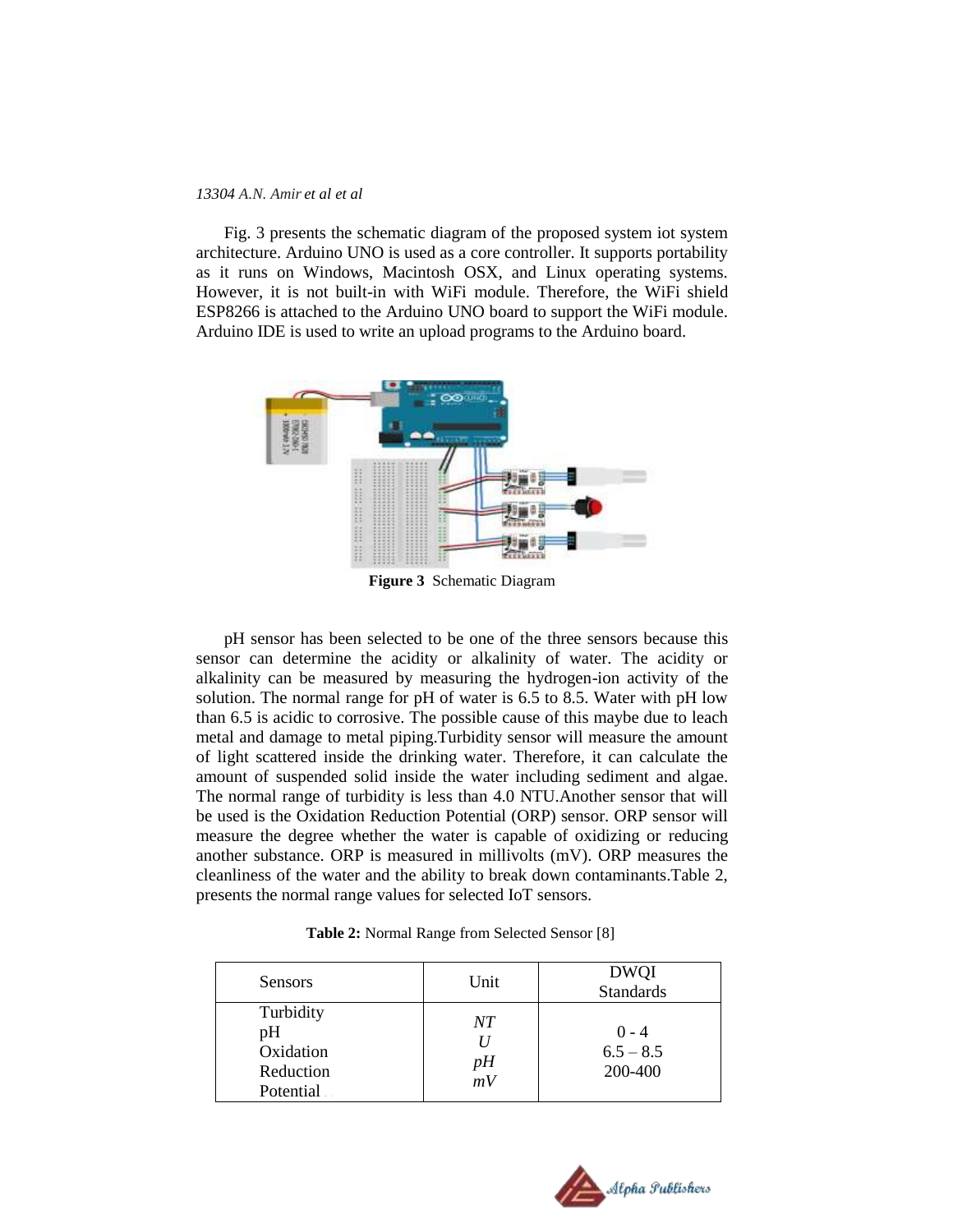The values retrieved from Turbidity sensor and PH sensor are in analogue value. Therefore, a computation is needed for calculating the NTU of the Turbidity sensor and mV of the PH sensor using the following equations:

> Turbidity NTU =  $(analogSensorValue/1023) \times 5$ …………………… (1)  $PhValue = analogSensorValue \times 5.0/1024/6$ …………………… (2)

To do drinking water quality analysis, the quality of each water parameter value has to be defined. Each water parameter value is a good quality if its value falls under the normal range. The drinking water is in a good quality if all of the water parameter value from the three sensor is in a good condition.

### **4 Results and Discussion**

The designed application is able to connect the Arduino board to the wireless connection. Once it is successfully connected to a wireless connection, it will display the IP Address. Then, the program will retrieve the water parameter value measured by the sensors. These values will be used to do water quality analysis to determine the level of water quality. Finally, the application will upload the results to the cloud system (Fig. 4).

| COM4 (Arduino/Genuino Uno)                                   |         | $\sim$    | □ | $\times$     |
|--------------------------------------------------------------|---------|-----------|---|--------------|
|                                                              |         |           |   | Send         |
| Start wifi connection                                        |         |           |   |              |
| Connected to TPL8017                                         |         |           |   |              |
| IF address:                                                  |         |           |   |              |
| 192.168.137.44                                               |         |           |   |              |
|                                                              |         |           |   |              |
| Parameter Value                                              |         |           |   |              |
| but before the paintings for the details of the con-         |         |           |   |              |
| Turbidity Volt : 3<br>pit:7<br>ORP MV:300                    |         |           |   |              |
| Water Quality : 1                                            |         |           |   |              |
| the form of the detection of the column result of the column |         |           |   |              |
| Done                                                         |         |           |   |              |
|                                                              |         |           |   |              |
|                                                              |         |           |   |              |
| Autoscroll Show timestamp                                    | Newline | 9600 baud |   | Clear output |

**Figure 4** Output of Adruino IDE Serial Monitor

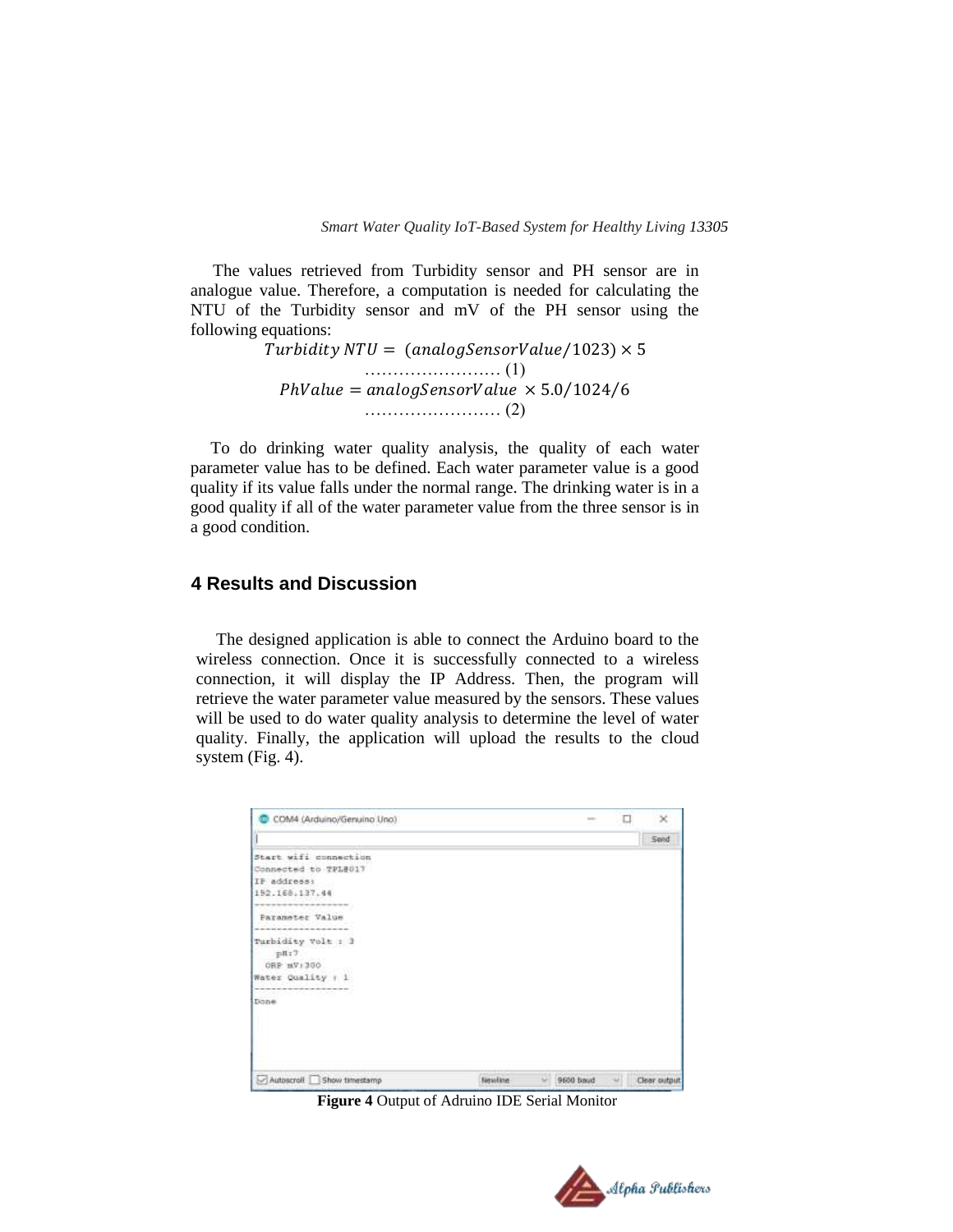#### *13306 A.N. Amir et al et al*

The list of water parameter value and the drinking water quality results are uploaded to the web server. Fig. 5 shows the output results from the web server. The mobile application will retrieve the value from the web server and display it to the user. The mobile application shows the list of water parameter value and a message that indicates whether the drinking water is drinkable or not (Fig. 6).

| <b>Rubbly Vires</b><br><b>POURSYS</b>                     | <b>CONTRACTOR</b><br>changes in the | SOUTHE<br>SHAWA         | <b>Lizzargot</b> /Luxe |                      |                           |  |
|-----------------------------------------------------------|-------------------------------------|-------------------------|------------------------|----------------------|---------------------------|--|
| <b>BARROUGHAMM</b>                                        | <b>C</b> Anti Williams              | <b>NI and most city</b> |                        | <b>MATLAIE Andym</b> | <b>MATUAL Visualcomer</b> |  |
| tronet Highways<br>Updated: 25 days ago                   |                                     |                         |                        |                      |                           |  |
| Listwood, JEdenberg<br>Frities 42<br><b>Piete 1 Chart</b> |                                     | $r \sim r$              | Field I Chart          |                      | $47.0 - 2.$               |  |
| ٠                                                         | Turnistay                           |                         | ×                      | jit                  |                           |  |

**Figure 5** Web Server Interface

| Home                    | $\cdots$      |
|-------------------------|---------------|
| TURBIDITY               |               |
| PH                      |               |
| ORP                     | e le p        |
|                         | WRTER QUALITY |
| Water is safe to drink! |               |
|                         |               |

**Figure 6** Mobile Application Interface

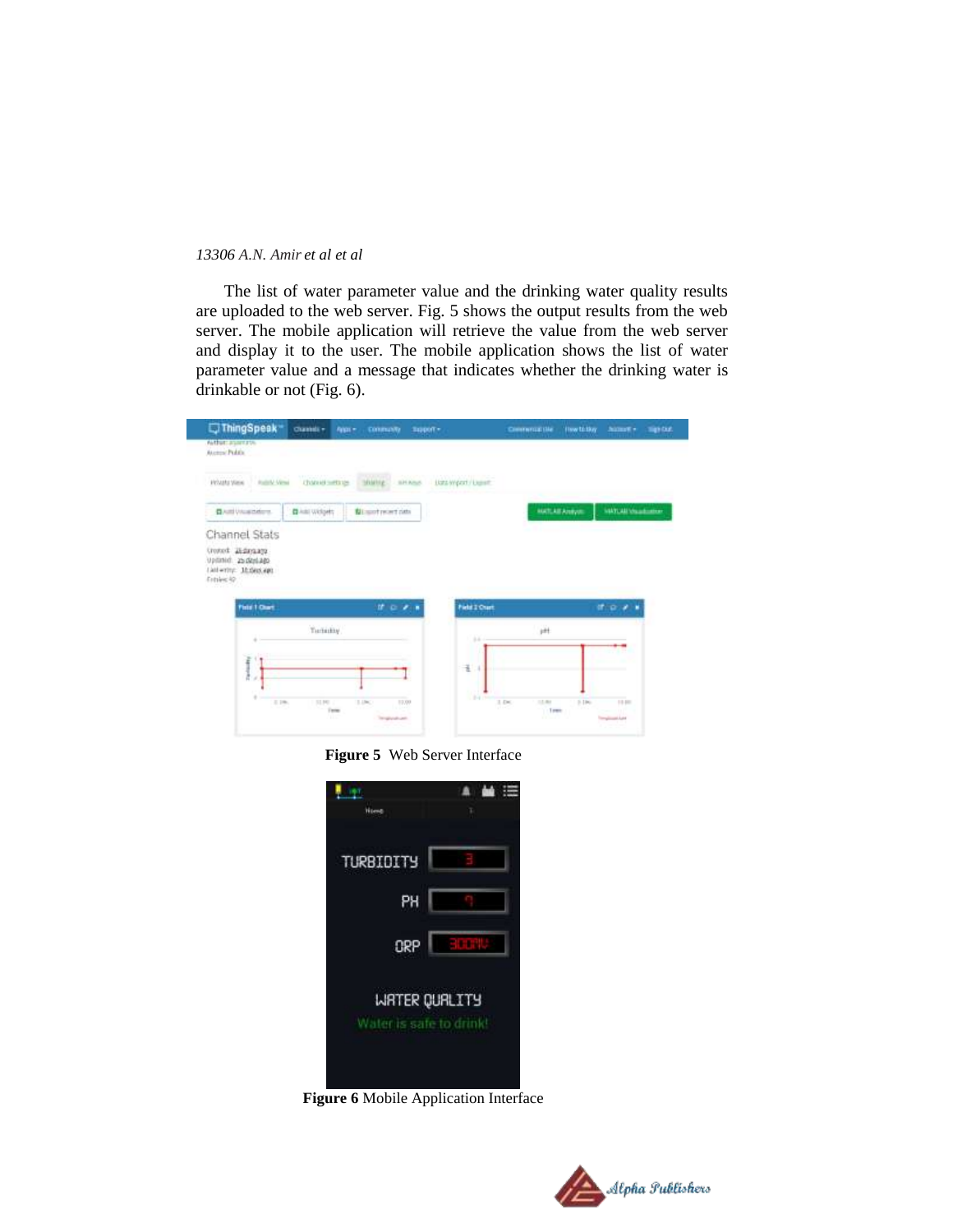### **5 Conclusion**

The design and development of drinking water quality monitoring in real-time is presented. The proposed systems were consisting of 3 different sensors, Arduino UNO and IoT module (ESP8266). The quality of drinking water will be evaluated based on the Drinking Water Quality Index (DWQI). A mobile or web application is used to analyse and display the water quality information to the user.

It is crucial to get the information of water content to avoid the consumption of low-quality drinking-water. Therefore, implementing IoT application in monitoring water quality may help people in getting water quality information in real time. The proposed system can replace the conventional method of performing water quality assessment. Internet of Thing (IoT) application in water quality monitoring may improve the management of water quality, thus reduce the risk of water borne disease.

For future development of this paper, more sensors will be implemented, and the paper scope will be widened. The end product will be distributed in a selected area to collect data of water quality. With this collection of data, data analytics can be done to find the quality of water supply in different area. Other parameter will be added and used to do more detailed water quality data analysis including the prediction of water quality.

When all this information is gathered, people can avoid the consumption of low drinking water quality. In other words, this future paper may help to prevent the problems before the problems happen. The result of water parameter analysis in the future paper will give a broader impact to the society.

### **References**

- [1] K. Yamashita, S. M. Villanueva, S. Z. Djokic, J. Ma, A. Gaikwad, and J. V. Milanovic, "Overview of Existing Methodologies for Load Model Development", CIGRE SC C4, 2012.
- [2] KYamashita, S.Djokic, J.Matevosyan, F.O.Resende, L.M.Korunovic,Z.Y.Dong,J.V.Milanovi,"Modelling and Aggregation of Loads in Flexible Power Networks – Scope and Status of the Work of CIGRE WG C4.605", IFAC Proceedings Volumes, Vol.45, no.21,pp.405-410,2012.
- [3] A. Arif, Z. Wang, J. Wang, B. Mather, H. Bashualdo, D. Zhao, "Load Modeling – A Review", IEEE Transactions on Smart Grid, Vol. 9,no. 6, pp.5986 - 5999,2018.

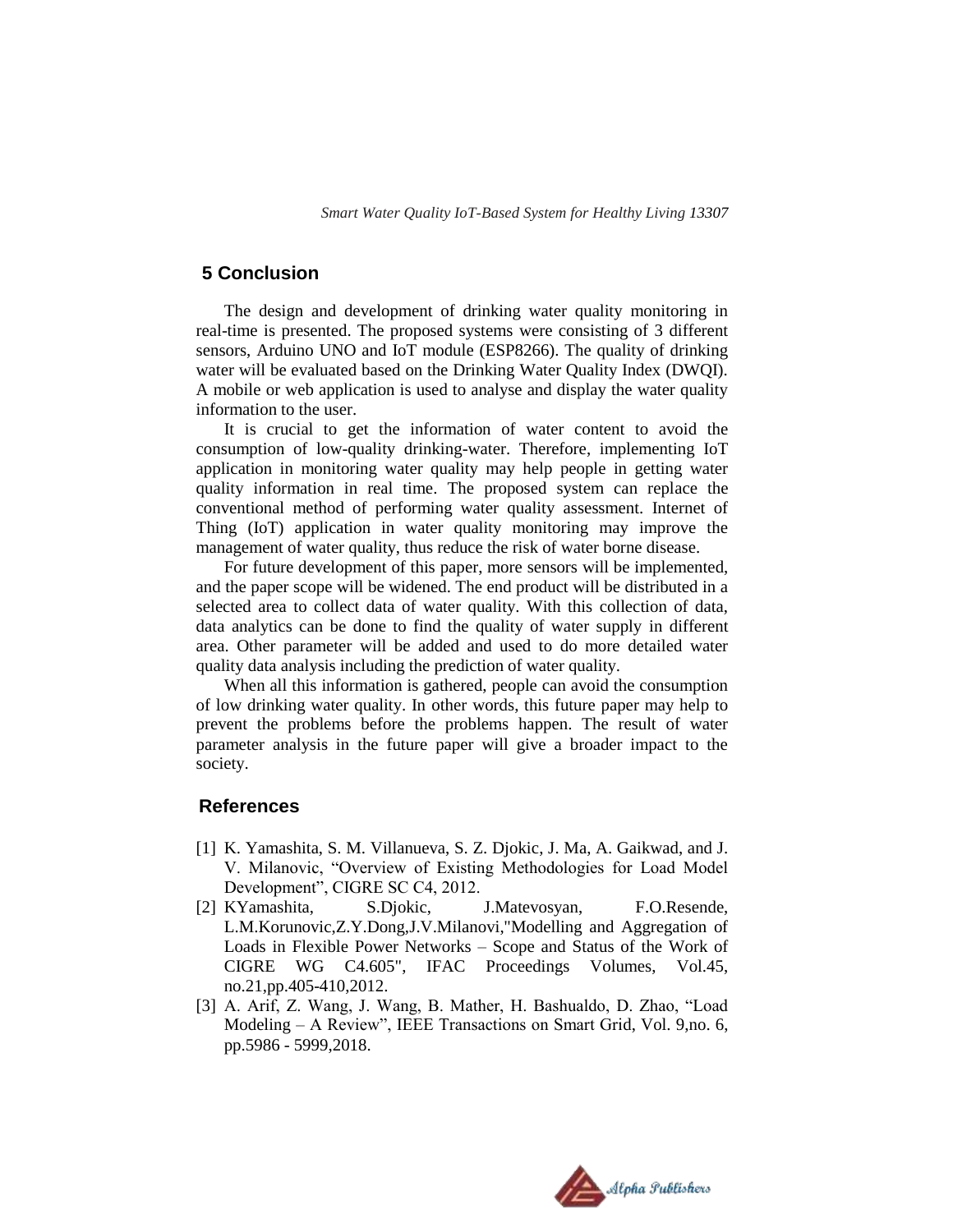- [4] A. Maitra, A. Gaikwad, P. Pourbeik, D. Brooks, "Load Model Parameter Derivation Using an Automated Algorithm and Measured Data", IEEE Power and Energy Society General Meeting – Conversion and Delivery of Electrical Energy in the 21st Century, 2008
- [5] A. Maitra, A. Gaikwad, P. Zhang, M. Ingram, D. L. Mercado, W. D. Woitt, "Using System Disturbance Measurement Data to Develop Improved Load Models", IEEE PES Power Systems Conference and Exposition, 2006
- [6] Available online :https://infostore.saiglobal.com/preview/is/en/2009/ i.s.en61850-7-420-2009.pdf?sku=1138048
- [7] Lucas Barcelos de Oliveira "The Return of the Dedicated DFR: How IEC 61850 Process Bus Simplifies DFR installation", 71st Annual Conference for Protective Relay Engineers (CPRE), 2018.
- [8] Mohammad Zakaria Alias, "The design of IEC 61850 based Disturbance and Fault Recorder for online fault analysis in System Verification and Simulation Laboratory", International Symposium on Technology Management and Emerging Technologies (ISTMET),2015.
- [9] DKE, "Applications using the Services of IEC 61850", DKE Working Group 952.0.1, Germany,2011
- [10]IEEE Standard for Common Format for Naming Time Sequence Data Files (COMNAME), IEEE Std. C37.232, 2011.
- [11]IEEE Standard Common Format for Transient Data Exchange (COMTRADE) for Power Systems, IEEE Std. C37.111, 1999.
- [12]A. A. Rahim, M. F. Hashim, M. F. Mohd Siam, "Dynamic Load Modelling Based on Power Quality Recorder Data", IEEE International Power Engineering and Optimization Conference (PEOCO), 2013.
- [13]P. Senthil and R.Ramalakshmi, "Flow Based Proactive Prediction Load Balancing in Stateful Firewall Enabled Software Defined Network with Distributed Controllers",Journal of Green Engineering,Vol.10,no.10, pp.8337-8355,2020.
- [14]M.Newlin Rajkumar D.Ragunath, V.Venkatesa Kumar, "Distributed Heuristic Load Balancing System Using Replication Approach",International Journal Of Innovations In Scientific And Engineering Research (Ijiser),Vol.4,no.4,pp.123-129,2017.
- [15]NH Niloy MAI Navid, "Computer Aided Interaction Diagram Development for Bi-axially Loaded Column", International Research Journal of Multidisciplinary Science & Technology (IRJMRS), Vol.1no.7,pp.457-474,2016.

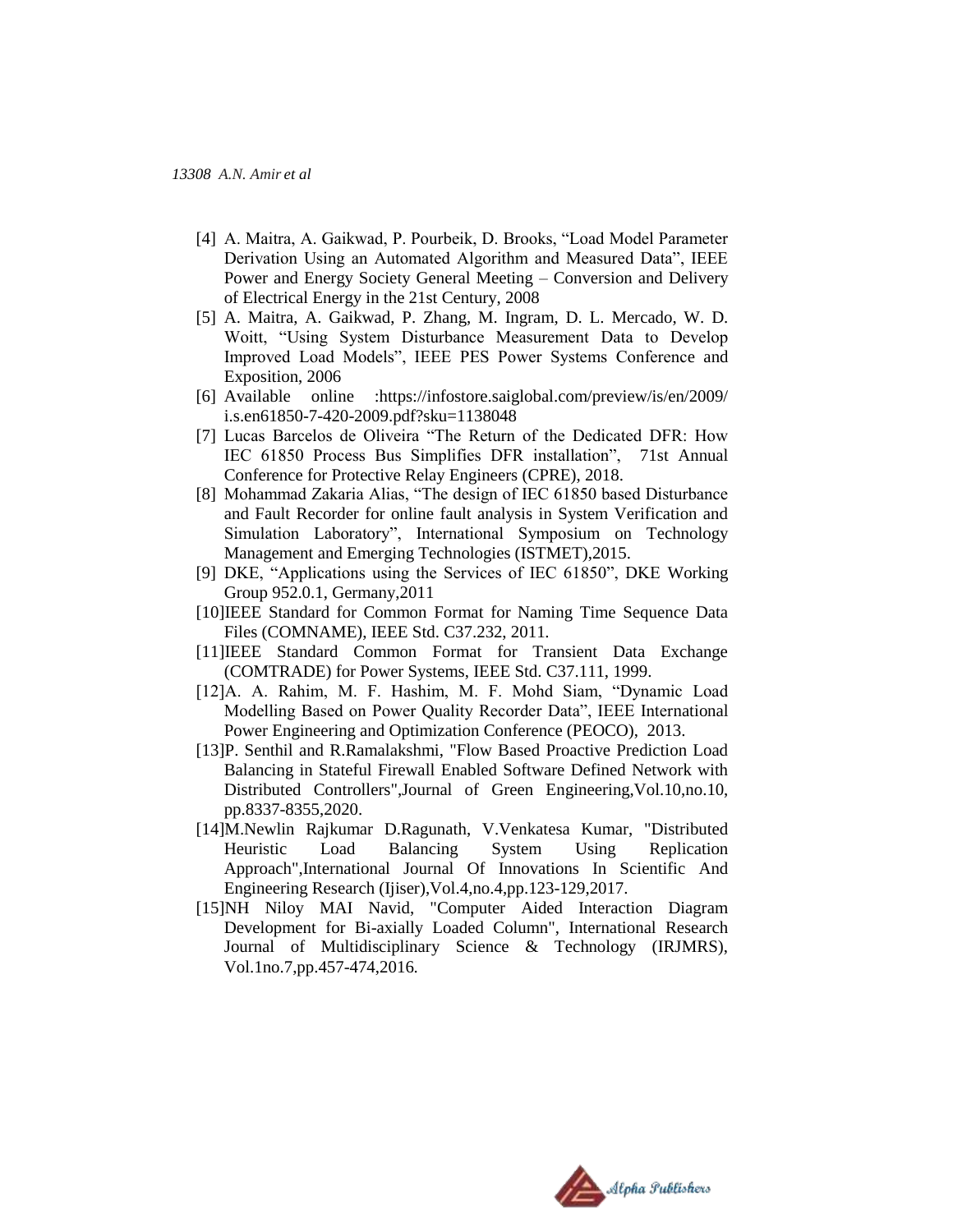*Smart Water Quality IoT-Based System for Healthy Living 13309*

# **Biographies**



**A.N. Amir** , Department of Computer and Information Sciences, Universiti Teknologi PETRONAS,Bandar Seri-Iskandar, Perak, Malaysia.



**,H. Alhussian**, Department of Computer and Information Sciences, Universiti Teknologi PETRONAS,Bandar Seri-Iskandar, Perak, Malaysia.



G. Hayder'Institute of Energy Infrastructure (IEI), Universiti Tenaga Nasional (UNITEN), Kajang, Selangor Darul Ehsan, Malaysia.He I sworking in Department of Civil Engineering, College of Engineering, Universiti Tenaga Nasional (UNITEN), Kajang, Selangor Darul Ehsan, Malaysia.